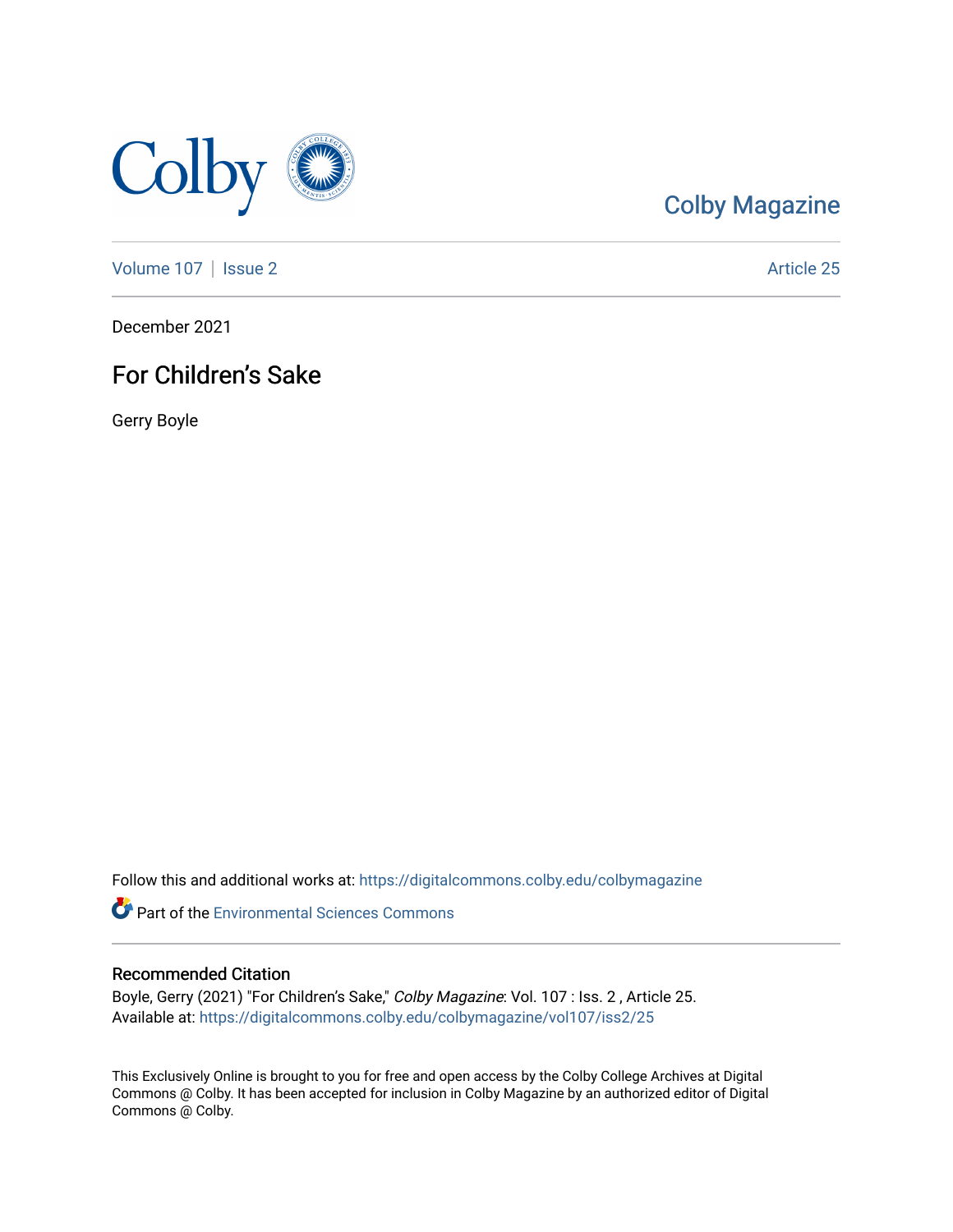



# **For Children's Sake**

[ENVIRONMENT AND CLIMATE](https://news.colby.edu/story/category/environment-and-climate/) | 6 MIN. READ



By Gerry Boyle '78 | Portrait by Heather Perry '93

July 1, 2019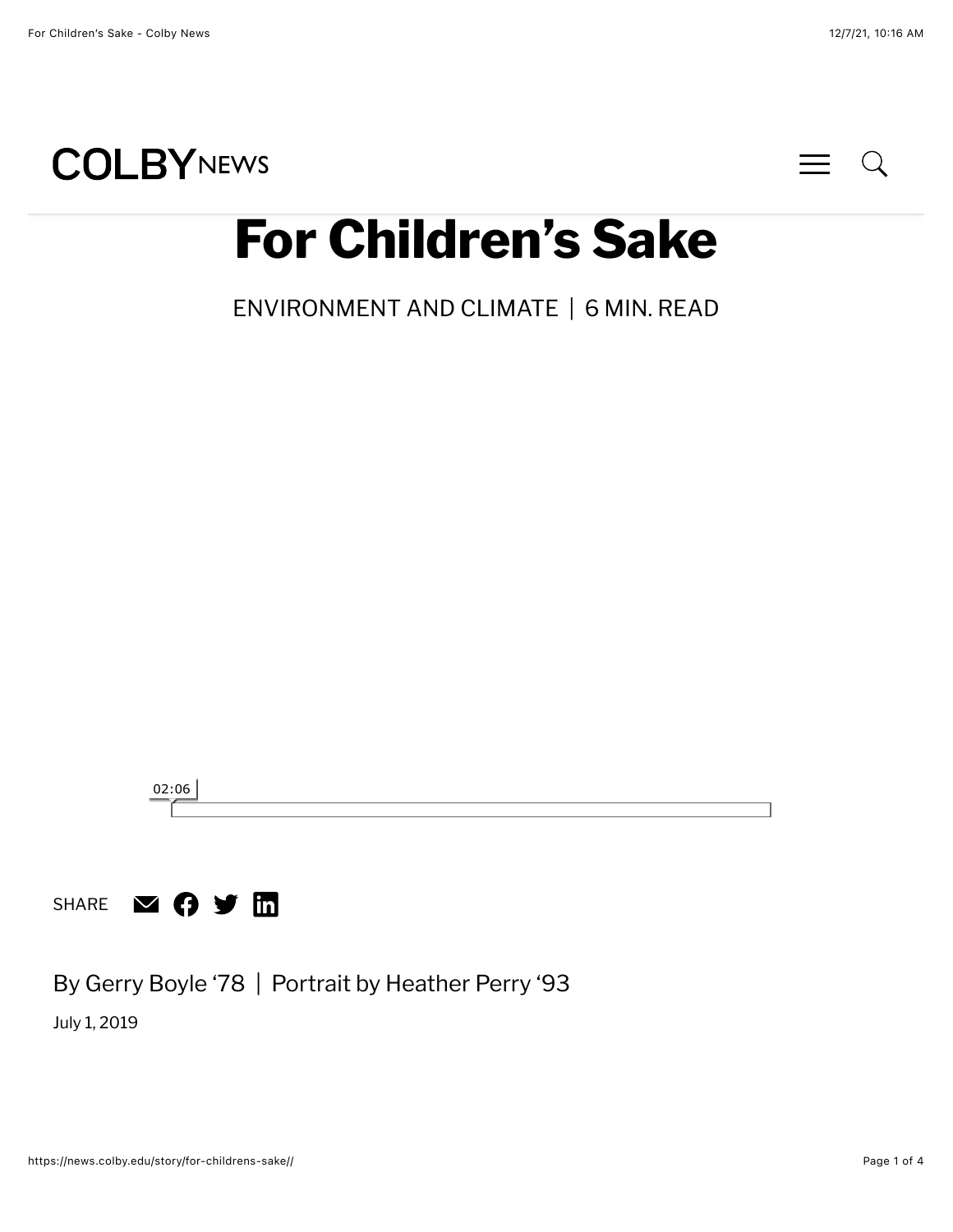For three decades, Steve Nicholas has worked to create more sustainable cities. He tells videographer Reggie Huang why we must make progress on this urgent problem before it's turned over to the next generation

## RELATED



#### **[Charred Fossils Provide Clues about](https://news.colby.edu/story/fossils-from-wildfires-provide-clues-about-terrestrialization/) Early Terrestrialization**

Paleobotanist Ian Glasspool investigates wildfires to elucidate Earth's ancient history



### **[Colby's Sustainability Efforts](https://news.colby.edu/story/sustainability-efforts-multiplying-downtown/) Multiplying Downtown**

Lockwood Hotel and Paul J. Schupf Art Center most recent examples of green building designs



**[Inaugural United Nations Millennium](https://news.colby.edu/story/united-nations-millennium-fellows-named/) Fellows Poised to Tackle Global**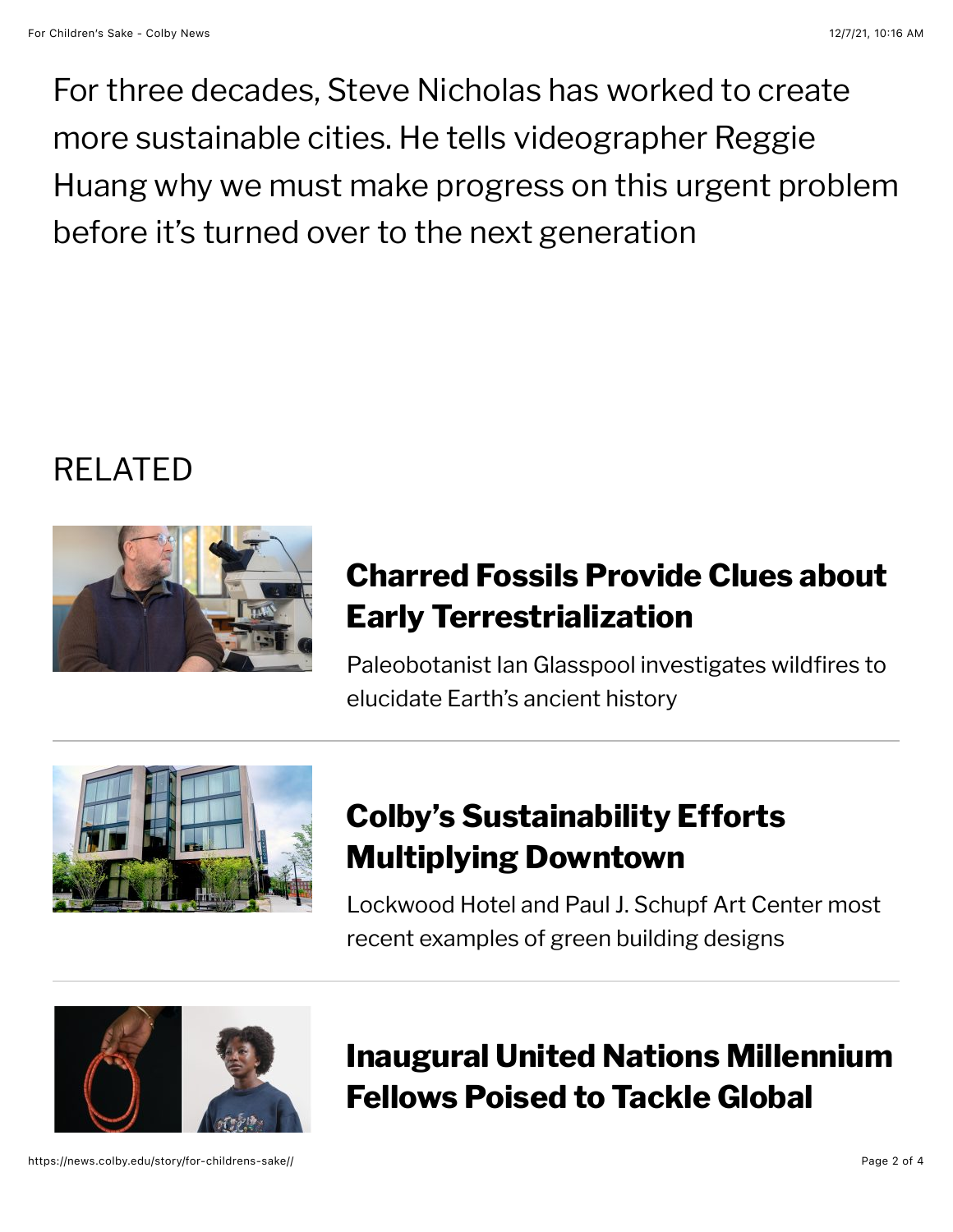#### **Challenges**

[Nine student leaders selected for their dedication to](https://news.colby.edu/story/united-nations-millennium-fellows-named/) social-impact efforts



### **[USDA Grants \\$10 Million Toward](https://news.colby.edu/story/usda-grants-10-million-for-sustainable-milk-production/) Research into Sustainable Milk Production**

The five-year grant will support a research team, led by Nichole Price with Colby and Bigelow Laboratory for Ocean Sciences, to tests algal feed additives.



#### **Water Works**

[A jaunt to Jazz Fest leads to a mission for Louisiana's](https://news.colby.edu/story/boosting-gulf-coast-ecosystem-resiliency/) wetlands

**Sign up to read the latest each** week.